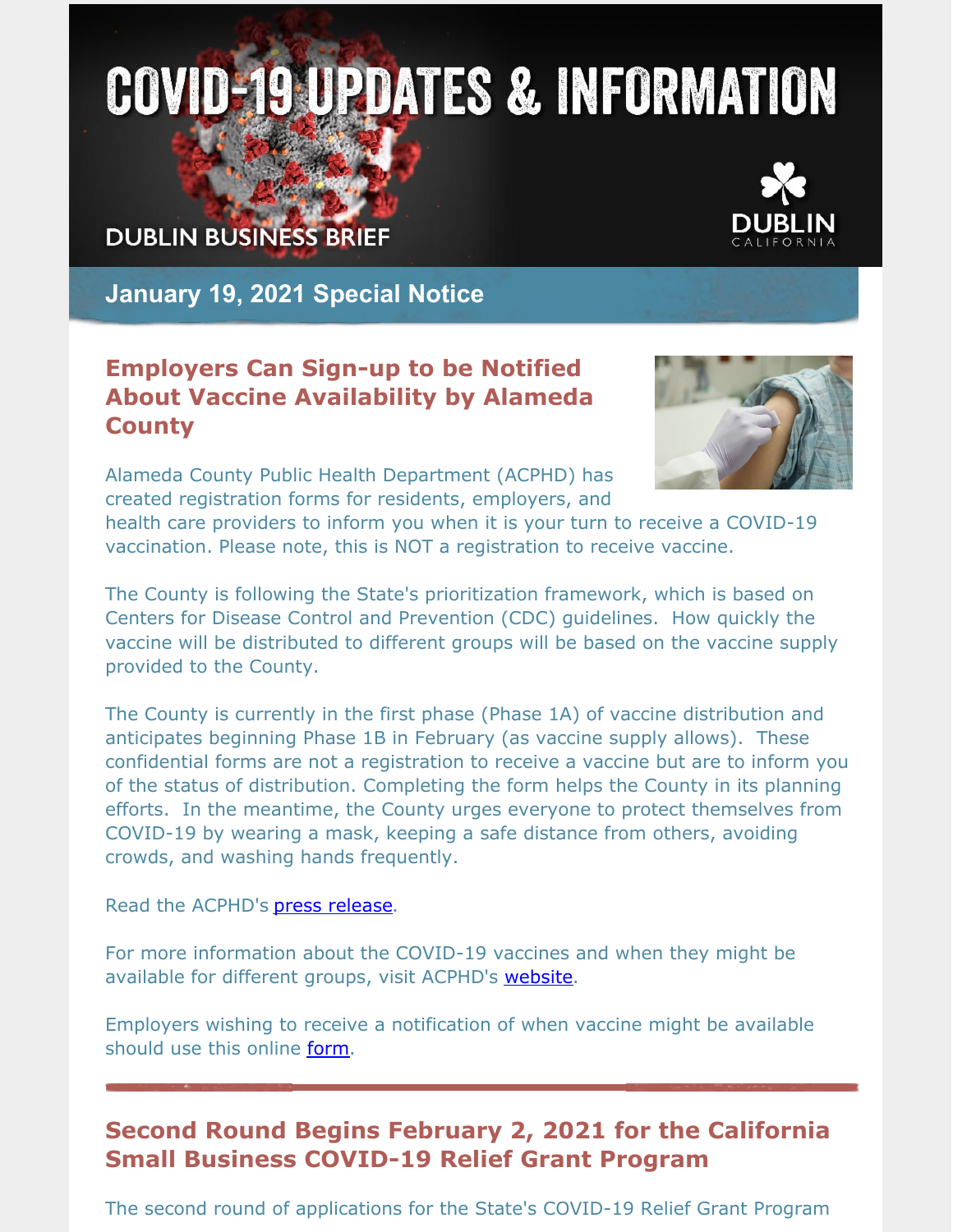will open at 8:00 a.m. on **Tuesday, February 2** and will run through 6:00 p.m. Monday, February 8. Applicants who submitted all necessary documents in the first round and met eligibility requirements, but did not receive a grant, do not need to reapply; their applications will be rolled over for consideration in the second round.



**CALIFORNIA REPUBLIC** 

California's Office of the Small Business Advocate (CalOSBA), announced that Round One received more than 300,000 completed applications. The application approval notifications will be sent out Friday, January 15 through Friday, January 22. Funds will be disbursed over a 45-day verification period beginning Friday, January 22.

The Small Business COVID-19 Relief Grant Program offers grants up to \$25,000 to micro and small businesses and nonprofits that have been impacted by the pandemic. It is not a first-come, first-serve program, nor a rolling approval process. Grants will be distributed across the state, with priority given to regions and industries impacted by the COVID-19 pandemic, disadvantaged communities and underserved small business groups. All applications will be considered and prioritized based on impact.

For more information on grant requirements and eligibility, visit the COVID Relief Grant **[webpage](https://www.californiasbdc.org/covid-19-relief-grant)**.

#### **Expand Your Small Business Online Presence**



The Digital Bootcamp is a four-part series running **January 19 through February 9** to help you expand your online

presence by launching and growing your online e-commerce store. This online series is hosted by the California Small Business Development Center (SBDC) and the California Office of Small Business Advocate (Cal OSBA).

Participating business owners will develop skills to drive traffic, grow on brand exposure, and reach larger audiences online while developing a strong understanding of the key elements needed to build and expand a robust ecommerce portal for their business.

#### Register **online**.

Learn more about the State's Get [Digital](https://business.ca.gov/advantages/small-business-innovation-and-entrepreneurship/get-digital-ca/) CA effort to promote e-commerce to help California small businesses build the skills they need to compete in an online marketplace, increase their revenues, and improve resiliency.

#### **We Are Here for You**

*Please note: Our COVID-19 Business Impacts [webpage](https://www.dublin.ca.gov/2177/COVID-19-Business-Impacts) is currently being updated for information and resources for the business community.*